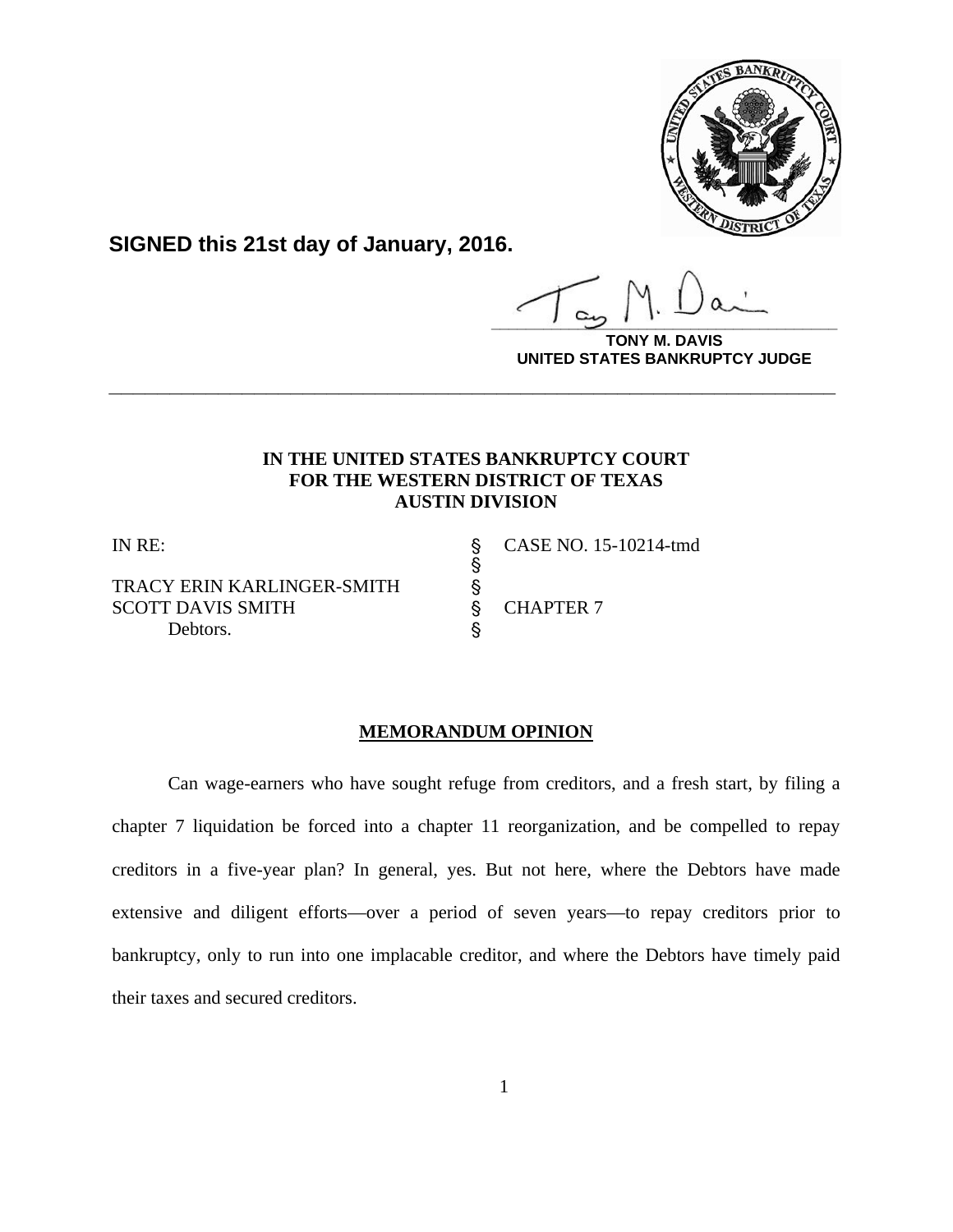### **I. BACKGROUND AND FACTS**

By most measures, Tracy Karlinger-Smith and Scott Smith (the "Debtors") are models of financial responsibility. Despite their above median take-home income, the Debtors maintain a reasonable budget for their family of four that is mostly within the IRS National and Local Standards.<sup>1</sup> Their only material deviations from the IRS Standards are tuition for a religiouslyaffiliated private school and extracurricular activity expenses for their two teen-aged sons.<sup>2</sup> After accounting for their expenses and secured debt payments, the Debtors' take-home pay leaves a monthly disposable income of  $$2,762$ <sup>3</sup> Using this disposable income, the Debtors diligently attempted to satisfy their creditors. Usually, mixing adequate income, moderate expenses, and manageable debt with genuine effort to pay creditors is not a recipe for bankruptcy. So why are the Debtors before this Court?

### **A. The path to bankruptcy begins with Dr. Karlinger-Smith's failing business.**

The Debtors' schedules of assets and liabilities, with two exceptions, reflect nothing out of the ordinary for a Texas family in financial difficulty. They own various exempt assets, including a house, three cars, three dogs, and a cat,<sup>4</sup> and owe on a mortgage, car loans, and credit cards.<sup>5</sup> The first exception is that they owe no priority debt—most cases involve at least some

 <sup>1</sup> These standards are adopted into the "Means Test" of section 707(b)(2). Even where the Bankruptcy Code does not impose these standards on a debtor's budget, the Court finds them informative of whether particular expenses are reasonable for a debtor facing bankruptcy. *See In re Croft*, 539 B.R. 122, 134 (Bankr. W.D. Tex. 2015).

 $^{2}$  *In re Karlinger-Smith*, No. 15-10214, ECF 1, at 37 (Schedule J).

<sup>3</sup> *Id.* at 38.

 $4$  *Id.* at 9-26 (Schedules B, C).

<sup>5</sup> *Id.* at 27 (Schedule D); *In re Karlinger-Smith*, No. 15-10214, ECF 18 (amended Schedule F).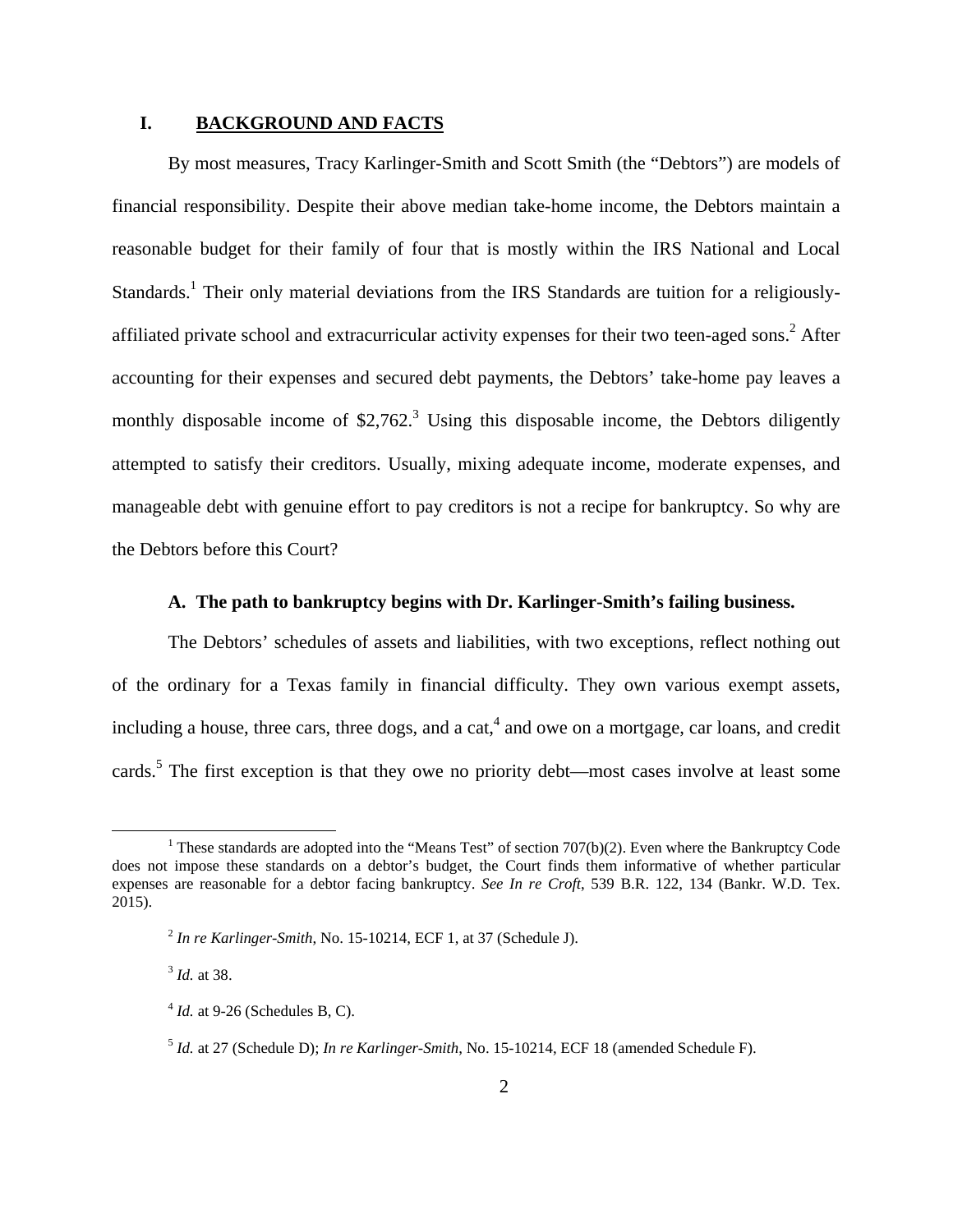amount of unpaid taxes.<sup>6</sup> The second exception is a substantial business debt owed to Wells Fargo Practice Group,<sup>7</sup> which was incurred in connection with a veterinary hospital venture attempted by Dr. Karlinger-Smith.<sup>8</sup>

Like many new businesses, the veterinary hospital ultimately failed. Shortly after opening in 2003, the hospital was unable to generate enough cash flow to make timely payments on its outstanding debts.<sup>9</sup> For a time, though, the business (or the Debtors) continued to make at least some payments to its various creditors. The Debtors also continued to pay their consumer debts while Dr. Karlinger-Smith drew minimal income in her efforts to steady the hospital's finances. In 2008, however, the Debtors closed the business, and Dr. Karlinger-Smith went to work for a more established veterinary hospital.<sup>10</sup>

But the Debtors did not cut and run on the business debts. Using the services of a credit counseling group, they continued to pay these creditors, and did so at some sacrifice. Indeed, after using their disposable income to pay their creditors "there was usually nothing left at the end of the month."<sup>11</sup> Although the record is not clear regarding the total amount of business debt the Debtors satisfied after closing the hospital,<sup>12</sup> only the Well Fargo debt now remains.<sup>13</sup>

<sup>10</sup> *Id.*

 <sup>6</sup> *In re Karlinger-Smith,* No. 15-10214, ECF 1, at 28 (Schedule E).

<sup>7</sup> *In re Karlinger-Smith*, No. 15-10214, ECF 18, at 2 (amended Schedule F).

<sup>8</sup> Karlinger-Smith testimony. *See also In re Karlinger-Smith*, No. 15-10214, ECF 19, Ex. A (Wells Fargo state court complaint).

<sup>&</sup>lt;sup>9</sup> Karlinger-Smith testimony.

<sup>&</sup>lt;sup>11</sup> Karlinger-Smith testimony.

<sup>&</sup>lt;sup>12</sup> Dr. Karlinger-Smith testified that there was "hundreds of thousands of dollars" of business debt remaining in 2008.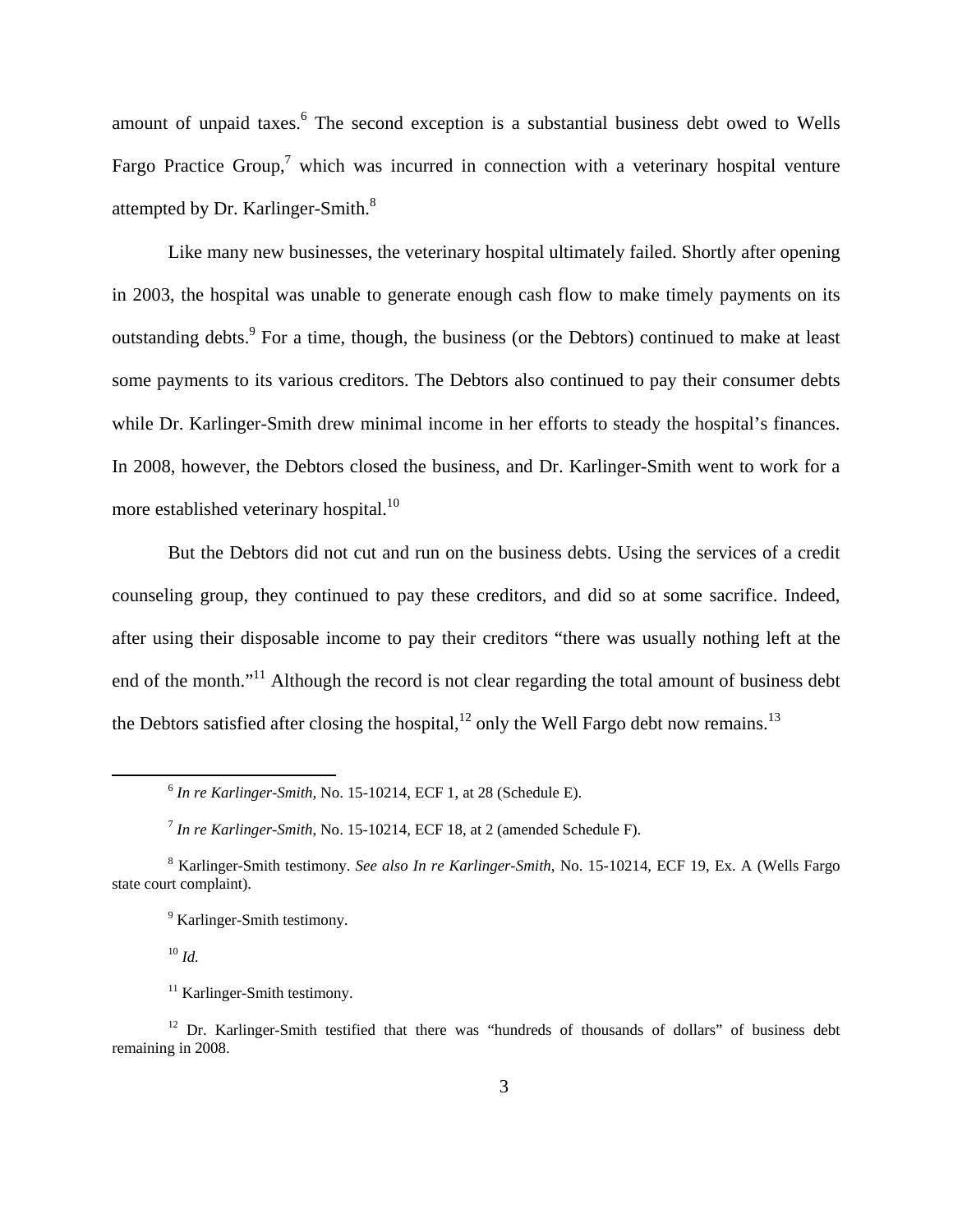#### **B. The Debtors and Wells Fargo were unable to reach an agreement.**

The Debtors continued to make payments to Wells Fargo until 2011, when they turned back to the credit counseling group.<sup>14</sup> The group had been successful in settling the Debtors' other business debt, including another business debt owed to Wells Fargo, and so the Debtors hoped the group would be able to devise a similar solution for the remaining Well Fargo debt.<sup>15</sup>

The Debtors then made monthly payments to the credit counseling group. At least some of this money was held in trust by the group while it attempted to negotiate a settlement with Wells Fargo. Although the group proposed several offers to Wells Fargo, and Wells Fargo made at least one counteroffer, no agreement was ever reached.<sup>16</sup>

In January of 2015, Wells Fargo filed a lawsuit in state court seeking to collect its debt against the Debtors.<sup>17</sup> Wells Fargo claimed that the Debtors were liable for \$139,750 of principal,  $$44,000$  of interest, and at least  $$40,000$  in attorney's fees.<sup>18</sup> The credit counseling group decided it could no longer assist the Debtors and remitted the money it was holding on the Debtors' behalf.<sup>19</sup>

<sup>15</sup> *Id*.

<sup>16</sup> *Id*.

<sup>&</sup>lt;sup>13</sup> Karlinger-Smith testimony. *See also In re Karlinger-Smith*, No. 15-10214, ECF 18 (amended Schedule F).

<sup>&</sup>lt;sup>14</sup> Karlinger-Smith testimony.

<sup>17</sup> Karlinger-Smith testimony; *In re Karlinger-Smith*, No. 15-10214, ECF 19, Ex. A (Wells Fargo state court complaint).

<sup>&</sup>lt;sup>18</sup> *In re Karlinger-Smith*, No. 15-10214, ECF 19, Ex. A (Wells Fargo state court complaint).

<sup>&</sup>lt;sup>19</sup> Karlinger-Smith testimony.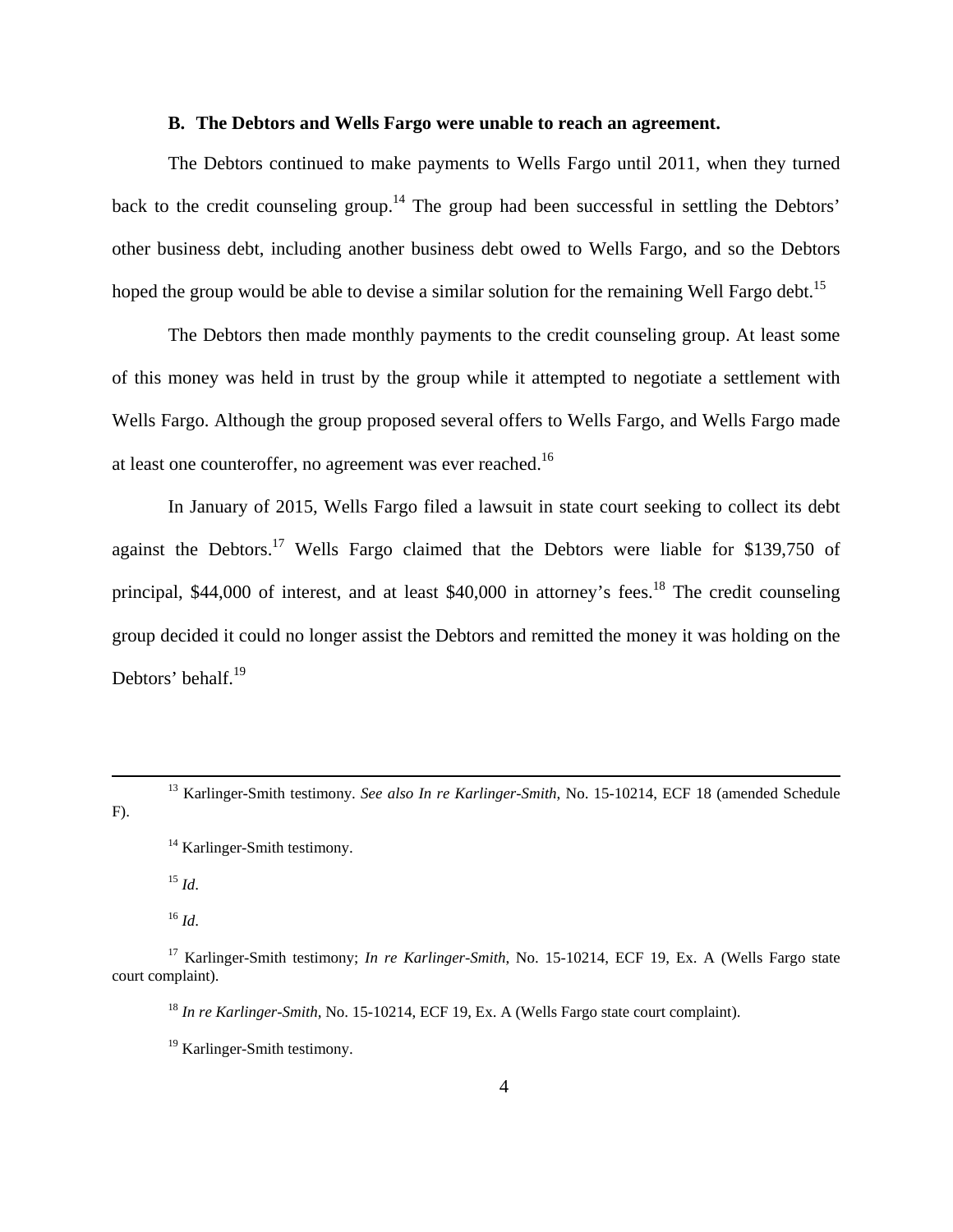### **C. The Debtors file for bankruptcy under chapter 7.**

In response to the Wells Fargo lawsuit, the Debtors filed a petition for chapter 7 relief.<sup>20</sup> According to Dr. Karlinger-Smith's uncontroverted testimony, the Debtors were current on all their debts except the business debt to Wells Fargo. $^{21}$ 

The Debtors' amended schedules reflect  $$442,245$  of total debt.<sup>22</sup> No one disputes that most of this is non-consumer debt. The Debtors scheduled Wells Fargo's debt at the \$223,774 claimed by Wells Fargo in its lawsuit.<sup>23</sup> The Debtors also listed \$188,419 in secured debt related to their homestead and vehicles.<sup>24</sup> The Debtors stated their intent to reaffirm their auto loan and mortgage on their homestead, continue making payments without reaffirming their home equity line of credit, and surrender their leased Smart Car.<sup>25</sup> The remainder of their debt— $\$30,052$ —is unsecured credit card debt. $^{26}$ 

The Debtors, a veterinarian and a teacher, take home \$9,880 each month, and their regular monthly expenses total \$7,118, which include \$1,849 comprising private school tuition,

<sup>23</sup> *See In re Karlinger-Smith*, No. 15-10214, ECF 18 (amended Schedule F).

<sup>24</sup> *In re Karlinger-Smith*, No. 15-10214, ECF 1, at 27 (Schedule D).

<sup>25</sup> *Id.* at 49-51 (Statement of Intention).

 <sup>20</sup> *In re Karlinger-Smith*, No. 15-10214, ECF 1.

<sup>21</sup> Karlinger-Smith testimony.

<sup>22</sup> *In re Karlinger-Smith*, No. 15-10214, ECF 1 (original Schedules); *In re Karlinger-Smith*, No. 15-10214, ECF 18 (amended Schedule F).

<sup>26</sup> *In re Karlinger-Smith*, No. 15-10214, ECF 1 (original Schedules); *In re Karlinger-Smith*, No. 15-10214, ECF 18 (amended Schedule F).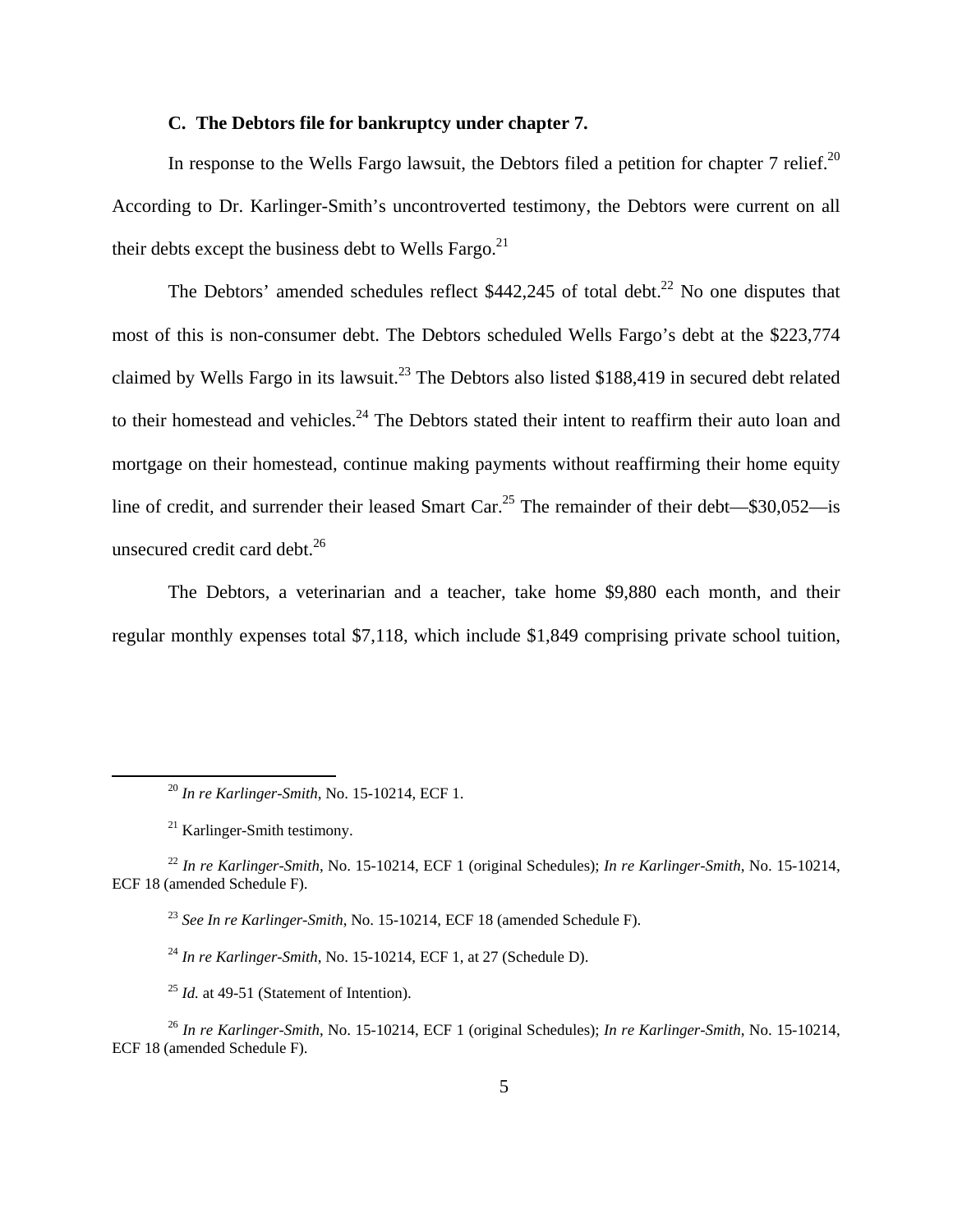music lessons, sports fees, and other extracurricular activities for their two children.<sup>27</sup> This leaves \$2,762 in monthly disposable income. $^{28}$ 

### **D. The U.S. Trustee seeks conversion of the Debtors' case to chapter 11.**

The U.S. Trustee asserts that conversion is appropriate as the debtors have the ability to pay a substantial dividend to their creditors based on their significant disposable income. Further, the U.S. Trustee claims that the debtors are enjoying luxuries that most chapter 7 debtors cannot afford: private school tuition and extracurricular activities for their two children. If these expenses were eliminated, as might be required if the case was converted to chapter 11, the Debtors would be able to pay even more to creditors through a chapter 11 plan. The Debtors contend that the private school tuition, which is paid to Saint Dominic Savio Catholic High School, a school affiliated with the Roman Catholic Diocese of Austin, is a reflection of their deeply held religious beliefs, and therefore not a luxury expense.<sup>29</sup>

The Court held a hearing on the motion on September 2, 2015. The U.S. Trustee introduced the Debtors' Schedules F, I, and J, and IRS Publication  $526^{30}$  into evidence without objection from the Debtors. The Debtors called Dr. Karlinger-Smith to provide testimony, and she testified credibly as to the Debtors' efforts to repay their debt before bankruptcy. Although Wells Fargo did not intervene in the motion prior to the hearing, or offer evidence or testimony, its counsel made an appearance. The Court took the matter under advisement and invited the

<sup>&</sup>lt;sup>27</sup> In re Karlinger-Smith, No. 15-10214, ECF 1, at 33-39 (Schedules I and J).

<sup>28</sup> *Id.* at 38.

<sup>&</sup>lt;sup>29</sup> In re Karlinger-Smith, No. 15-10214, ECF 19, at ¶ 9 (Debtors' response to the U.S. Trustee's Motion).

 $30$  IRS Publication 562 covers what the IRS considers charitable expenses. This evidence was tangentially relevant to the classification of the parochial school tuition for the Debtors' children.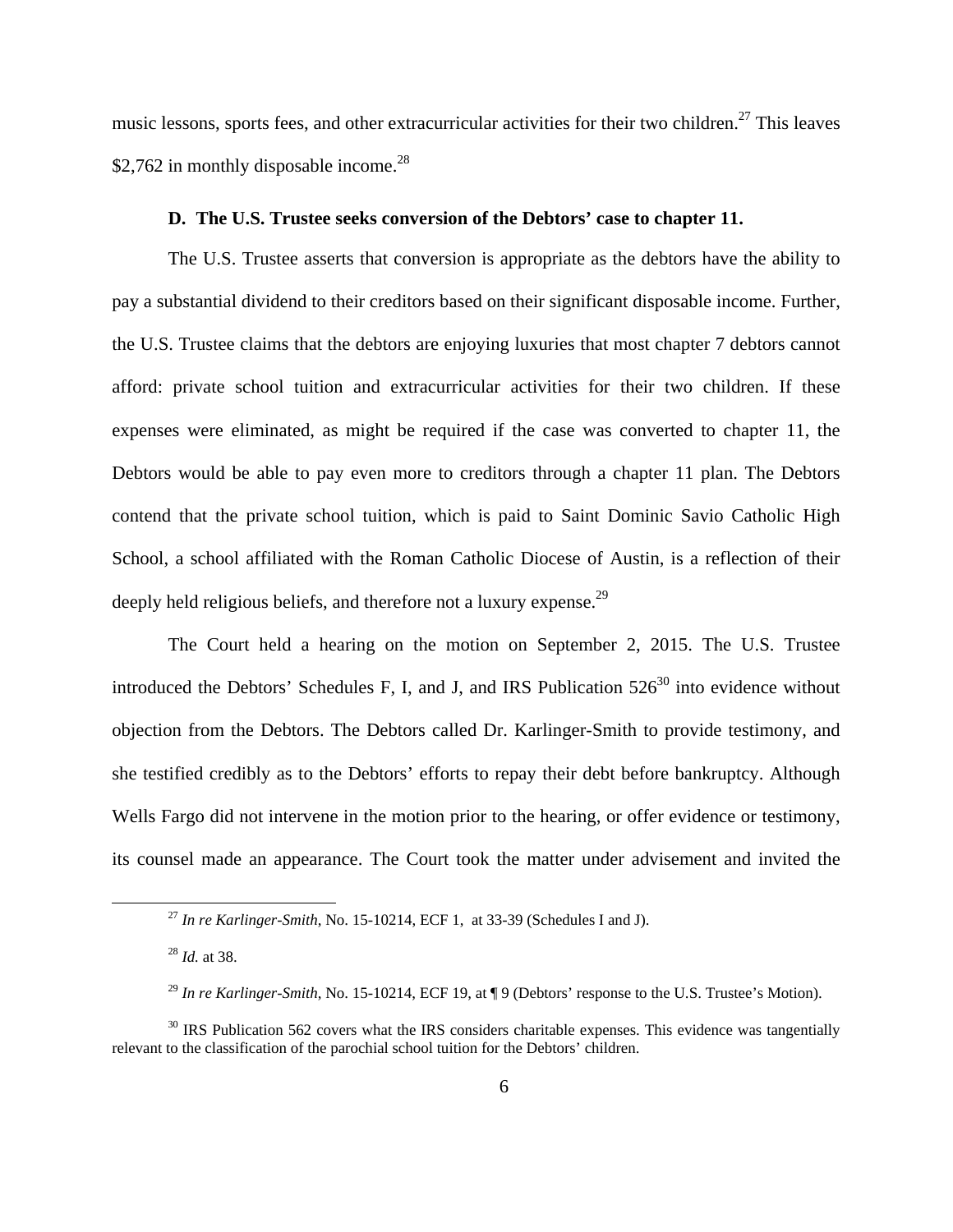Debtors to consider whether a settlement with Wells Fargo was possible before the Court set a briefing schedule. At a status hearing held on November 3, 2015, counsel for the Debtors indicated that the negotiations had been unsuccessful. The Court set a briefing schedule, and the U.S. Trustee, the Debtors, Wells Fargo, and an *amicus curiae* provided briefs.<sup>31</sup>

#### **II. ANALYSIS**

The US Trustee does not seek dismissal for abuse under section 707(b), which is not available because the Debtors do not have primarily consumer debts.<sup>32</sup> Nor does the US Trustee seek dismissal for cause under section 707(a). Instead, the U.S. Trustee seeks conversion under section 706(b) because the Debtors have disposable income. Section 706(b) allows the Court to convert a chapter 7 case to a chapter 11 case "[o]n request of a party in interest . . . ."

# **A. Conversion pursuant to section 706(b) is within the discretion of the Court based on what will inure to the benefit of all parties, including the Debtors.**

Unlike the detailed requirements for dismissal under section 707(b), and unlike dismissal under section 707(a), which at least requires "cause," there are no statutory standards for conversion under section 706. Only two limitations are provided: the court cannot convert to chapter 12 or 13 without the debtor's consent, and the debtor must qualify to be a debtor under the chapter to which the case is being converted.<sup>33</sup> Nearly 30 years ago, interpreting identical language and citing legislative history, the Fifth Circuit stated that in considering a decision to

<sup>&</sup>lt;sup>31</sup> Mr. Michael Baumer, an attorney who frequently represents debtors in this Court, was in the courtroom for an unrelated matter and sought leave to file an amicus brief in response to the U.S. Trustee. The Court granted his request.

<sup>&</sup>lt;sup>32</sup> See 11 U.S.C. § 707(b)(1). For this reason as well, the Debtors were not even required to fill out the majority of the means test.

 $33$  11 U.S.C. § 706(c)-(d).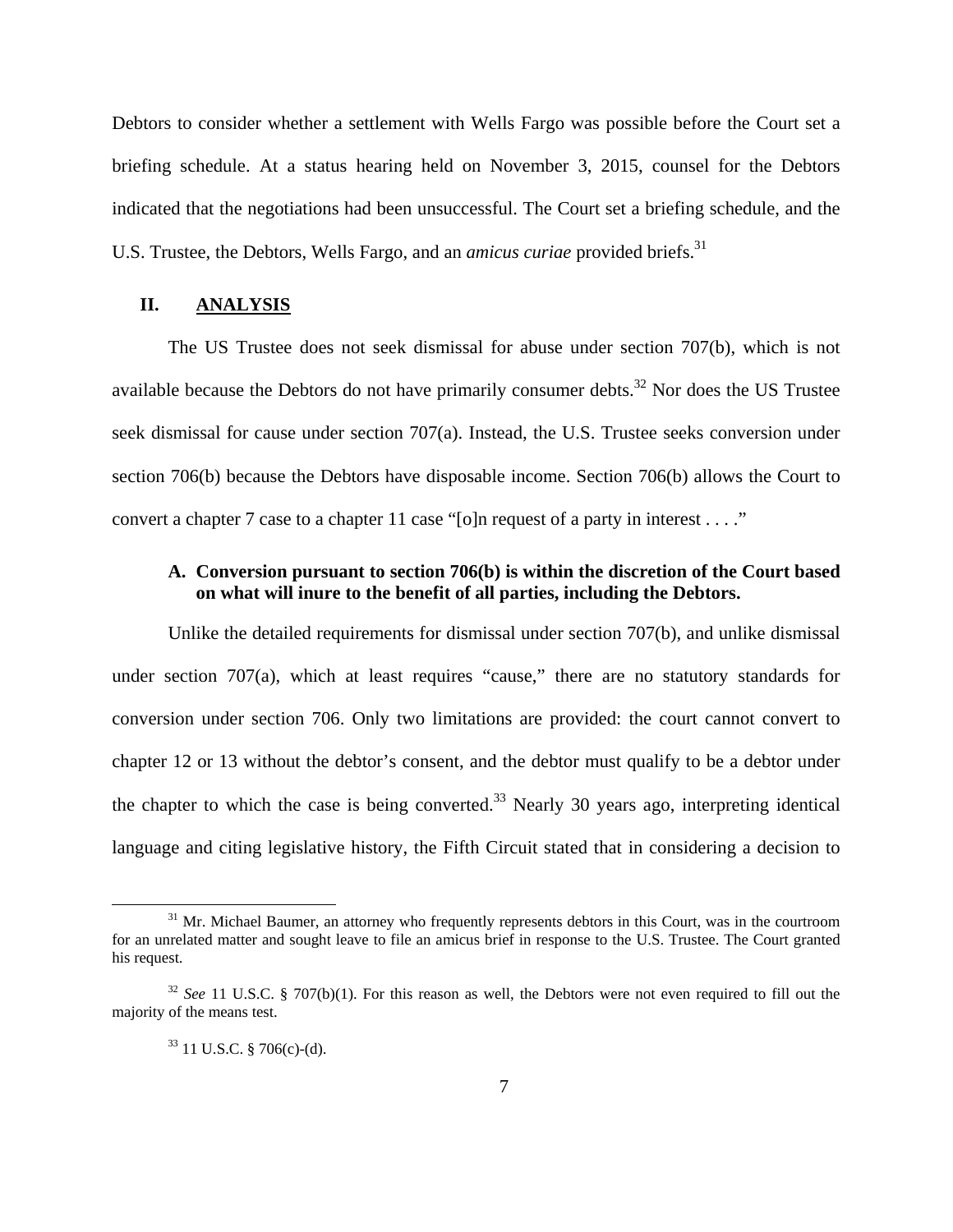convert from chapter 7 to chapter 11, over the debtor's objection, the bankruptcy court should exercise its discretion "based on [a] determination of what will most inure to the benefit of all parties in interest."34

The Fifth Circuit's directive to examine the "benefit to all parties in interest" suggests not an inquiry solely into the best interests of the creditors, or even the best interests of the estate, but rather a broader inquiry into what will collectively benefit the debtor, the creditors, and any other parties with a stake in the case.<sup>35</sup> Thus, the decision should not be made based on the interests of any one party or class of parties.

Other cases have acknowledged this by looking at the benefits of conversion to the debtor, along with the benefits to others. In *In re Gordon*, 36 the U.S. Bankruptcy Court for the Northern District of Georgia found a benefit to the individual debtor from conversion to chapter 11 because resolving ongoing litigation, including the non-dischargeability of certain debts, was best handled in chapter 11.<sup>37</sup> In *In re Decker*<sup>38</sup> and *In re Baker*,<sup>39</sup> the bankruptcy courts for the District of Alaska and the Middle District of Florida respectively found that the ability to

 <sup>34</sup> *Pickens v. Lockheed Corp. (In re Texas Extrusion Corp.)*, 844 F.2d 1142, 1161 (5th Cir. 1988) (citing H.R. REP. NO. 95-595, at 380 (1977), 1978 U.S.C.C.A.N. 5963, 6336). *See also* S. REP. NO. 95-989, at 94 (1978), 1978 U.S.C.C.A.N. 5787, 5880 ("The decision whether to convert is left in the sound discretion of the court, based on what will most inure to the benefit of all parties in interest.") (containing the same language as the House Report).

<sup>35</sup> *Cf. In re Baker*, 503 B.R. 751, 758 (Bankr. M.D. Fla. 2013); *In re Gordon*, 465 B.R. 683, 693-94 (Bankr. N.D. Ga. 2012); *In re Decker*, 535 B.R. 828, 837-38 (Bankr. D. Alaska 2015); *In re Graham*, 21 B.R. 235, 238 (Bankr. N.D. Iowa 1982).

<sup>36</sup> *In re Gordon*, 465 B.R. 683 (Bankr. N.D. Ga. 2012).

<sup>37</sup> *Id.* at 693-94.

<sup>38</sup> *Decker*, 535 B.R. at 828.

<sup>39</sup> *Baker*, 503 B.R. at 751.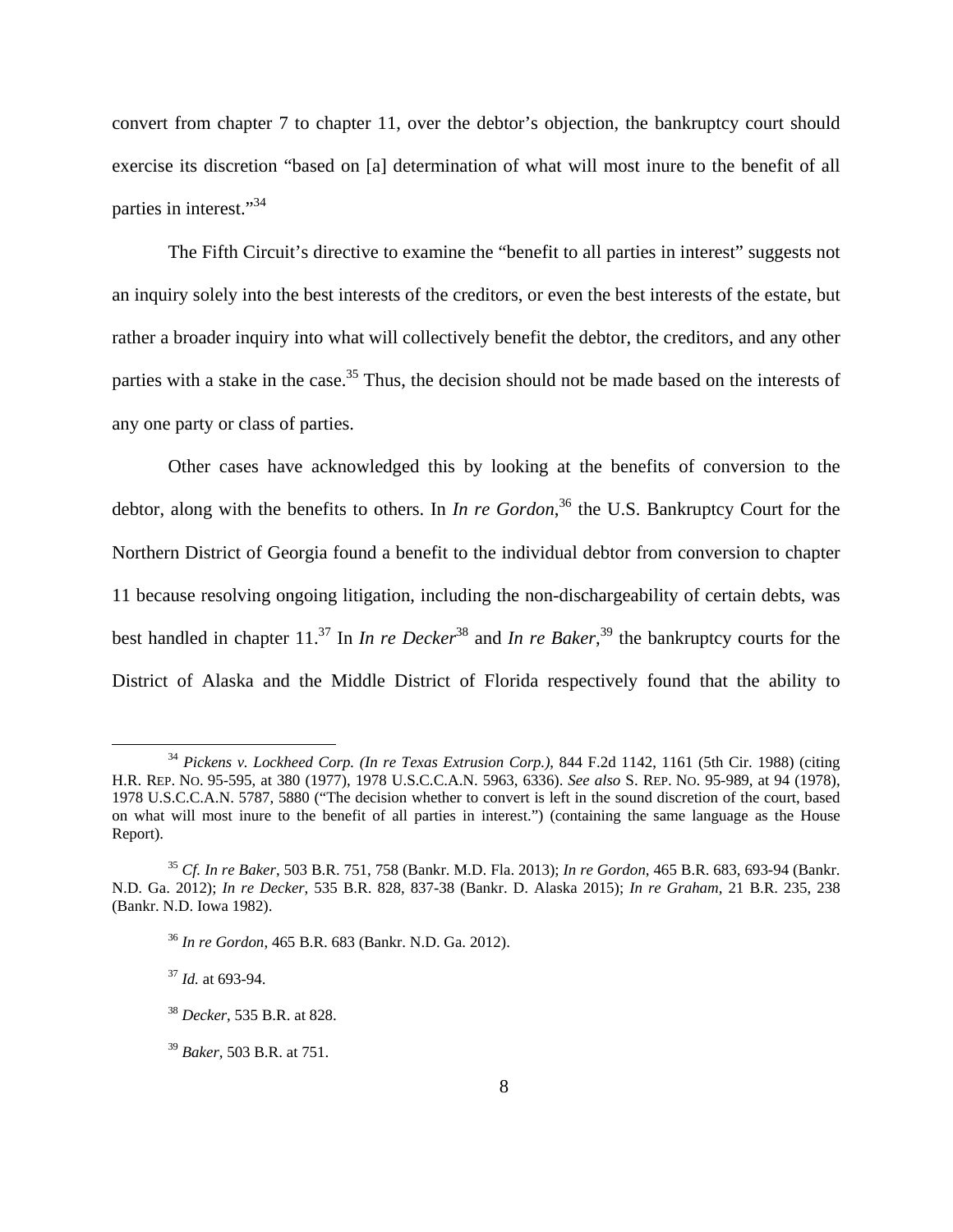restructure significant tax debts in chapter 11 provided a benefit to the individual debtors.<sup>40</sup> Thus, to determine whether conversion is appropriate in this case, the Court will consider the benefit of chapter 11 to all parties, including the debtors.

In following the Fifth Circuit's instruction to look at the benefit to all parties, the Court declines to follow cases from other circuits that limit the Court's discretion. Specifically, the Court rejects the *In re Graham*<sup>41</sup> line of cases, which categorically decline to convert individual cases to chapter 11, either based on the legislative history regarding chapter 13 suggesting that Congress viewed involuntary payment plans as unwise, or because prior to BAPCPA, an individual debtor's postpetition earnings were not included as property of the chapter 11 estate.<sup>42</sup> As to the first, legislative history concerning chapter 13 is not needed to interpret section 706(b), which has its own legislative history.<sup>43</sup> As to the second, BAPCPA has unequivocally included postpetition earnings of individual debtors in property of the chapter 11 estate, even though chapter 11 may be involuntary.44

 <sup>40</sup> *In re Decker*, 535 B.R. 828, 842 (Bankr. D. Alaska 2015); *In re Baker*, 503 B.R. 751, 758-59 (Bankr. M.D. Fla. 2013).

<sup>41</sup> *In re Graham*, 21 B.R. 235, 239 (Bankr. N.D. Iowa 1982).

<sup>42</sup> *Graham*, 21 B.R. at 239; *In re Brophy*, 49 B.R. 483, 484 (Bankr. D. Haw. 1985); *In re Freunscht*, 53 B.R. 110, 112 (Bankr. D. Vt. 1985) (concluding also that Congress intended section 706(b) to only apply to debtors doing business).

<sup>43</sup> *See* S. REP. NO. 95-989, at 94 (1978), 1978 U.S.C.C.A.N. 5787, 5880 ("The decision whether to convert is left in the sound discretion of the court, based on what will most inure to the benefit of all parties in interest."); H.R. REP. NO. 95-595, at 380 (1977), 1978 U.S.C.C.A.N. 5963, 6336) (same).

<sup>44</sup> Bankruptcy Abuse Prevention and Consumer Protection Act of 2005, Pub. L. No. 109–8, § 321, 119 Stat. 23 (2005). *See also* U.S.C. § 1115(a)(2).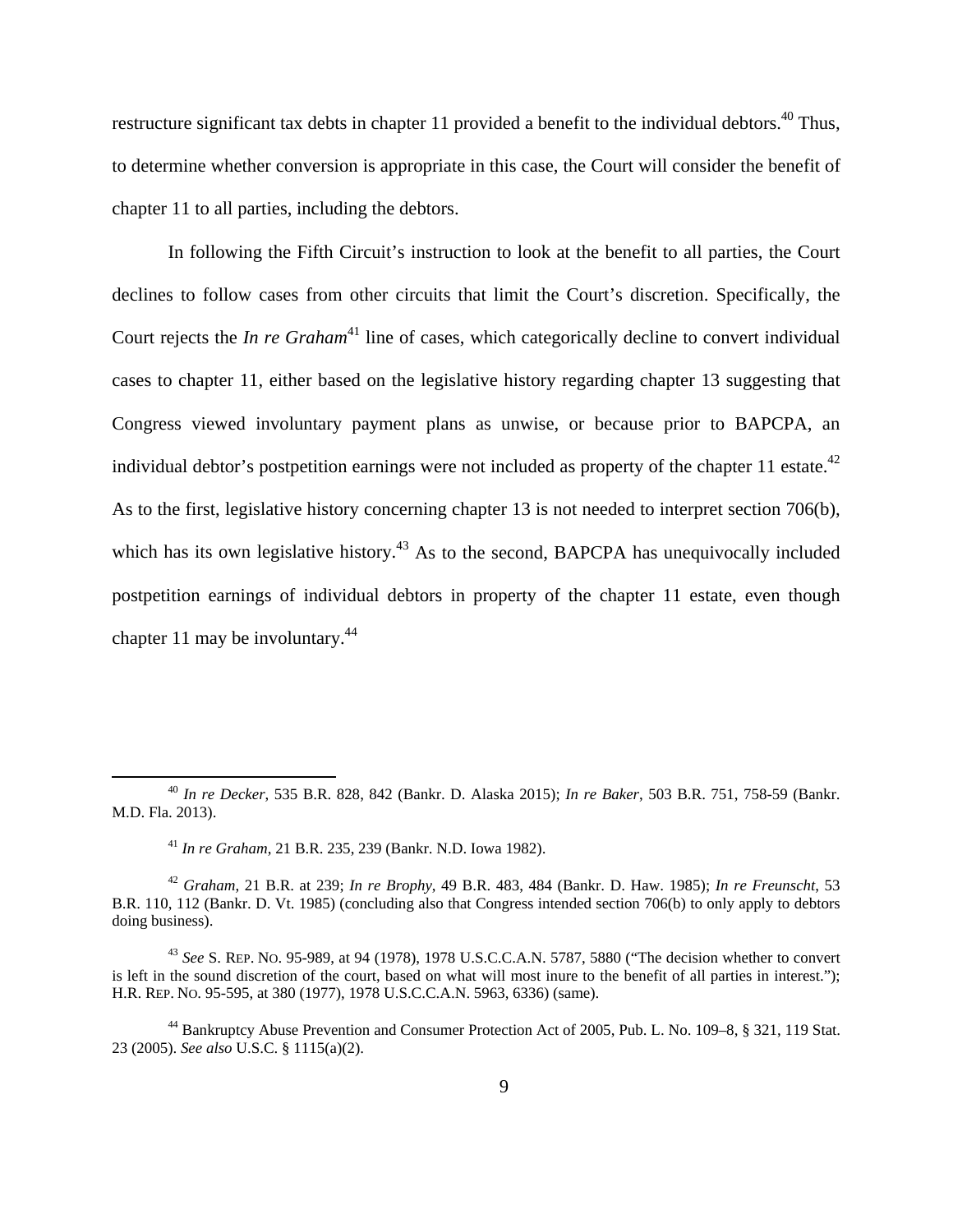The Court also disagrees with the line of cases that hold that the provisions of section 707 limit the permissible application of section 706. In *In re Hardigan*,<sup>45</sup> the debtor was a consumer debtor but passed the means test.<sup>46</sup> The U.S. Trustee sought dismissal under the other "abuse" tests of section 707(b)(3) and, alternatively, conversion under section 706(b).<sup>47</sup> The court found the abuse tests unsatisfied, and then ruled that questions of bad faith or abuse should be decided solely under the more comprehensive provisions of section 707(b), and therefore cannot be grounds for conversion under section 706(b).<sup>48</sup> Similarly, in *In re Quinn*,<sup>49</sup> the court found that the U.S. Trustee failed to establish cause for dismissal under section  $707(a)$ .<sup>50</sup> Although it couched its ruling in the language of discretion, the court stated that "it is not appropriate to compel the same end result through conversion to Chapter 11 when it is not appropriate to dismiss the Chapter 7 case<sup>[1]</sup>, and on this basis denied relief under section 706.<sup>51</sup> Both of these cases suggest that if a case should not be dismissed under section 707(b), it cannot be converted under section 706(b). Under this reasoning, no individual debtor with primarily business debts could be forced into chapter 11.

The Court declines to add this limit to section 706. First, section 706 contains no reference to, and is therefore not expressly limited by, section 707(b). Second, section 706

<sup>51</sup> *Id.* at 621-22.

 <sup>45</sup> *In re Hardigan*, 490 B.R. 437 (Bankr. S.D. Ga. 2013).

<sup>46</sup> *Id.* at 444-45.

<sup>47</sup> *Id.* at 447.

<sup>48</sup> *Id.* at 446.

<sup>49</sup> *In re Quinn*, 490 B.R. 607 (Bankr. D. N.M. 2012).

<sup>50</sup> *Id.* at 620-21.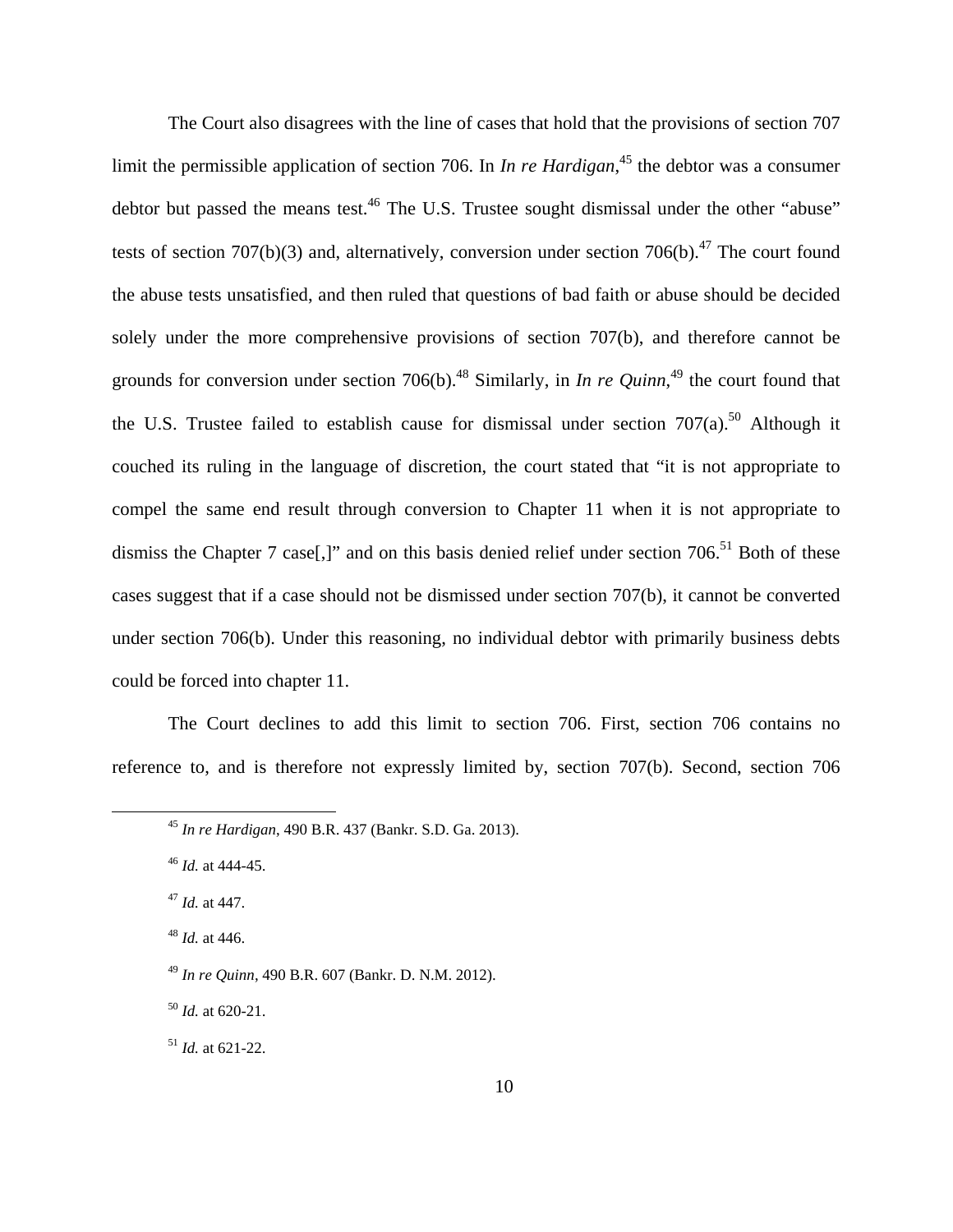already has two express limits: the debtor must be eligible to be a debtor in the chapter to which conversion is sought, and no debtor can be forced into a chapter 12 or 13 case.<sup>52</sup> The latter of these express limits is most instructive—it suggests that Congress considered whether limits should apply to forced conversion of individual debtors, and put a limit—debtor consent—on conversion to chapter 12 or 13, but did not limit conversion to chapter 11.

Nor is there any inconsistency between granting conversion under section 706(b) and refusing to dismiss under section 707(b). One governs involuntary conversion of any chapter 7 case to a chapter 11 case; the other governs dismissal of a chapter 7 case involving primarily consumer debt. Although Congress placed additional limits on the availability of chapter 7 relief to debtors with primarily consumer debts through the BAFJA and BAPCPA amendments to 707(b), neither act changed the language of section 706(b) or purported to expand or contract the eligibility of non-consumer debtors for chapter 7 relief.<sup>53</sup> This is not to suggest that the elements of section 707(b) are not relevant to the court's exercise of discretion under section 706. For example, the Debtors' income and ability to pay are highly relevant in determining whether conversion would benefit all parties.<sup>54</sup>

 $52$  11 U.S.C. 11 § 706(b)-(c).

<sup>53</sup> *See* Bankruptcy Amendments and Federal Judgeship Act of 1984, Pub.L. No. 98-353, § 312, 98 Stat. 333 (1984) (adding subsection (b) to section 707, which provided for dismissal for "substantial abuse" if the debtor had primarily consumer debts); Bankruptcy Abuse Prevention and Consumer Protection Act of 2005, Pub. L. No. 109–8, § 102, 119 Stat 23 (2005) (reducing the standard of section 707(b) from "substantial abuse" to "abuse" and implementing the means test). Section 101 of BAPCPA did alter section 706(c) by making it clear that a court could convert to chapter 13 instead of chapter 11 on the motion of another party in interest if the Debtor consents.

<sup>&</sup>lt;sup>54</sup> The various forms of abuse that fill out section 707(b) also might well be relevant to the inquiry of what benefits the parties as a whole, but no abuse has been alleged in this case.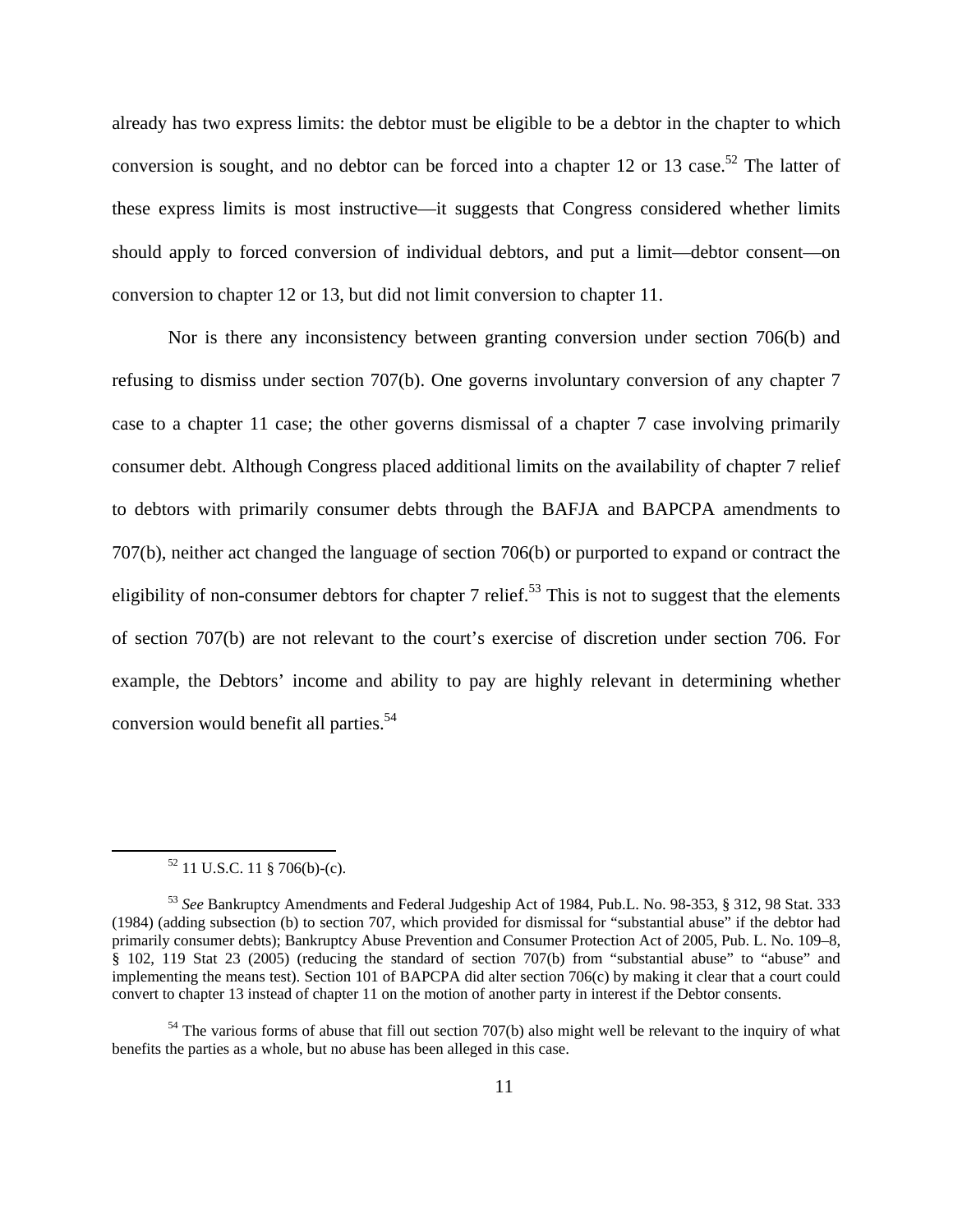# **B. Conversion of this case would yield no benefit to the Debtors, merely transfer value from the Debtors to their creditors, at a cost, and not inure to the collective benefit of all parties in interest.**

But here there is no evidence of any benefit to the Debtors or a net benefit to parties in interest considered as a whole. All the Court would accomplish by converting this case is the zero-sum transfer of some portion of the Debtors' future income to creditors, at the cost of the chapter 11 process. Taken as a whole, the parties in interest will be worse off. And absent some benefit to the Debtors, however small or intangible, it is difficult to see how the Debtors will be incented to work as productively as they are now for five years, when all their disposable income is being directed to creditors against their will. This is by no means a determinative factor, but it is significant. Veterinarians and teachers, like most wage-earners, work hard at their jobs and they do so to support their families and provide for their futures. This is part of the reason wageearners cannot be forced into chapter 13.<sup>55</sup> And while wage-earners can be forced into chapter 11, it would be a poor exercise of discretion not to take a lack of benefit to the debtor—and concomitant lack of incentive—into consideration.

The Court could find a benefit to the Debtors if they had tax debt that could be paid out over time under section  $1129(a)(9)(C)$ .<sup>56</sup> But despite the failure of Dr. Karlinger-Smith's hospital venture, and their 7-year effort to repay the resulting business debt, the Debtors managed to resist the temptation to finance their debt problems by not paying taxes. Another benefit might be found in the ability to rebuild credit by crafting a debt repayment plan in chapter 11. But it is

 55 H. R. REP. NO.. 95-595, at 120 (1977).

<sup>56</sup> *See In re Decker*, 535 B.R. 828, 842 (Bankr. D. Alaska 2015); *In re Baker*, 503 B.R. 751, 758 (Bankr. M.D. Fla. 2013).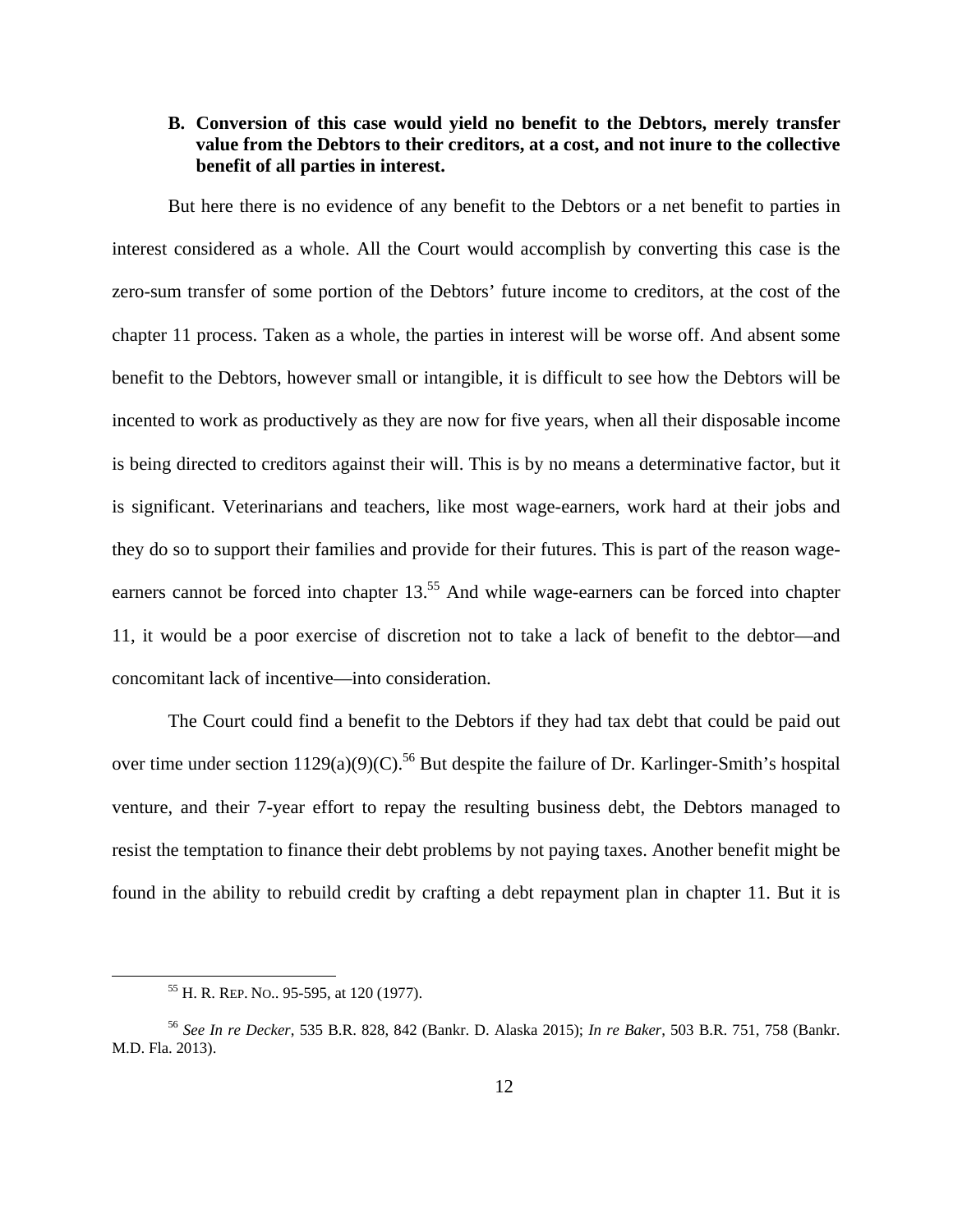unclear how much a five-year chapter 11 plan will help with that goal,<sup>57</sup> and in any event, the Debtors will get some benefit—and in a more expedient manner—if they follow through on their stated intention to reaffirm their mortgage and car debts.<sup>58</sup>

The U.S. Trustee asserts two benefits to the Debtors from conversion. First, the U.S. Trustee suggests that the Debtors would have the satisfaction of paying back a portion of their debts. The Court is unconvinced of this benefit in light of the Debtors' lengthy, diligent, and for the most part successful efforts to satisfy their debts before bankruptcy. Second, the U.S. Trustee argues that chapter 11 would allow the Debtors to resolve their state court litigation with Wells Fargo and prevent litigation by their other creditors.<sup>59</sup> But a discharge under chapter 7 would do the same. $60$ 

#### **C. Weighing ability to pay against the likely expenses of chapter 11 litigation, the Court does not find the requisite benefit to conversion.**

To be sure, the U.S. Trustee's focus on the Debtors' ability to pay makes sense as "an exceedingly relevant, if not necessary, factor and the obvious starting point for any analysis under section  $706(b)$ ."<sup>61</sup> That income to fund a plan exists is good; but more is required to determine whether conversion will be a benefit to all, a "futile act" leading to an inevitable

 <sup>57</sup> *Cf*. Julapa Jagtiani & Wenli Li, *Credit Access After Consumer Bankruptcy*, 89 AM. BANKR. L. J. 327, 360 (Spring 2015) (empirical study finding that new lenders treated chapter 13 debtors less favorably than chapter 7 debtors).

<sup>58</sup> *See In re Karlinger-Smith*, No. 15-10214, ECF 1, at 49-51 (Statement of Intention).

<sup>59</sup> *See In re Karlinger-Smith*, No. 15-10214, ECF 28, at 3 (U.S. Trustee's brief in support).

<sup>60</sup> *See* 11 U.S.C. § 525(a).

<sup>61</sup> *In re Decker*, 535 B.R. 828, 839 (Bankr. D. Alaska 2015); *accord In re Schlehuber*, 489 B.R. 570, 574 (B.A.P. 8th Cir. 2013), *aff'd*, 558 F. App'x 715 (8th Cir. 2014); *In re Baker*, 503 B.R. 751, 757 (Bankr. M.D. Fla. 2013); *In re Gordon*, 465 B.R. 683, 692 (Bankr. N.D. Ga. 2012).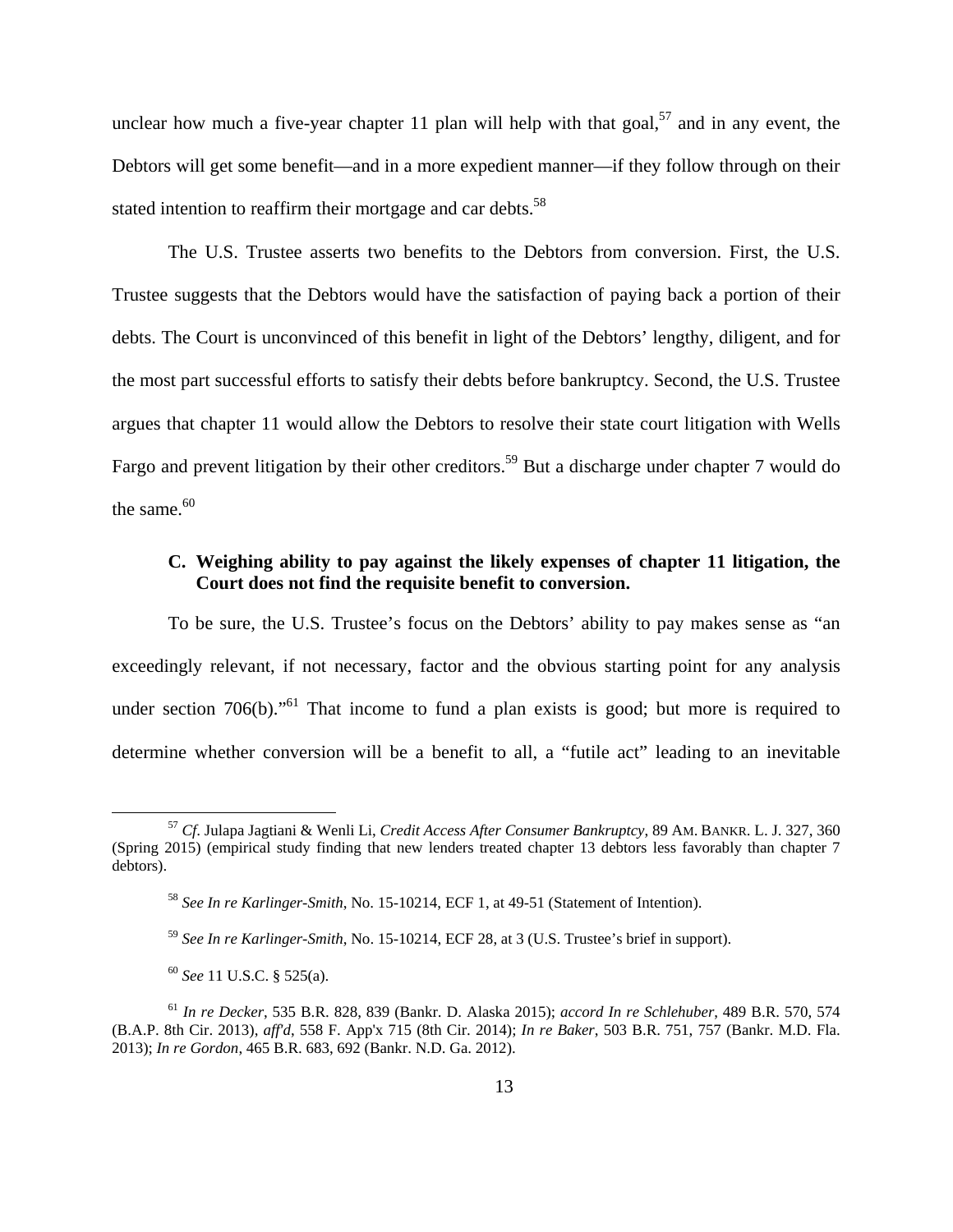reconversion to chapter 7, or somewhere in between.<sup>62</sup> And the expenses of the Debtors and creditors would determine how much of the possible benefit of conversion is actually realized.<sup>63</sup> Of course, the U.S. Trustee should not be required, during the conversion hearing, to prove that a plan can be confirmed or provide an exact cost estimate, but some evidence of what a chapter 11 case would look like is required.

Fortunately, the record here provides some evidence of what would happen in a chapter 11 case. Before the briefing schedule was set in this matter, the Debtors agreed to negotiate with Wells Fargo, and those negotiations failed, just as the credit counseling group failed in its prepetition negotiations with Wells Fargo. It therefore seems likely that Wells Fargo will be an active player in any chapter 11 case, and that litigation in the case will focus on how the Debtors treat Wells Fargo in the plan. The designation of private school tuition as a charitable contribution will be in play, as will the many issues that are unresolved under the relatively undeveloped chapter 11 provisions that apply to individuals.<sup>64</sup> During the next five years, the Debtors' older son will start college. No doubt Wells Fargo will have something to say about the amount of money allocated to that activity and to any of the other new expenses faced by this family during that time.<sup>65</sup>

 <sup>62</sup> *In re Decker*, 535 B.R. 828, 840 (Bankr. D. Alaska 2015) (citing *In re Gordon*, 465 B.R. 683, 692 (Bankr. N.D. Ga. 2012); *In re Hardigan*, 490 B.R. 437, 446 (Bankr. S.D. Ga. 2013)).

<sup>63</sup> *See In re Watkins*, 132 B.R. 781, 782 (Bankr. S.D. Fla. 1991).

<sup>64</sup> Candice Manyak, *Post-BAPCPA Perils of Representing Individual Chapter 11 Debtors*, 33 AM. BANKR. INST. J. at 62 (Mar. 2014); David Jennis, *How Disposable Is Your Individual Chapter 11 Debtor's Income?*, 30 AM. BANKR. INST. J. at 65 (Oct. 2011); Walter W. Theus, Jr., *Individual Chapter 11s: Case Closings Reconsidered*, 29 AM. BANKR. INST. J. at 61 (Feb 2010).

 $65$  In some jurisdictions, the costs associated with individual chapter 11 cases have been mitigated by uniform plan and disclosure statement forms, similar to the chapter 13 plan form used in this and other courts. *See generally*, *e.g.*, *Chapter 11 Plan*, http://www.cacb.uscourts.gov/forms/chapter-11-plan (form chapter 11 plan for the